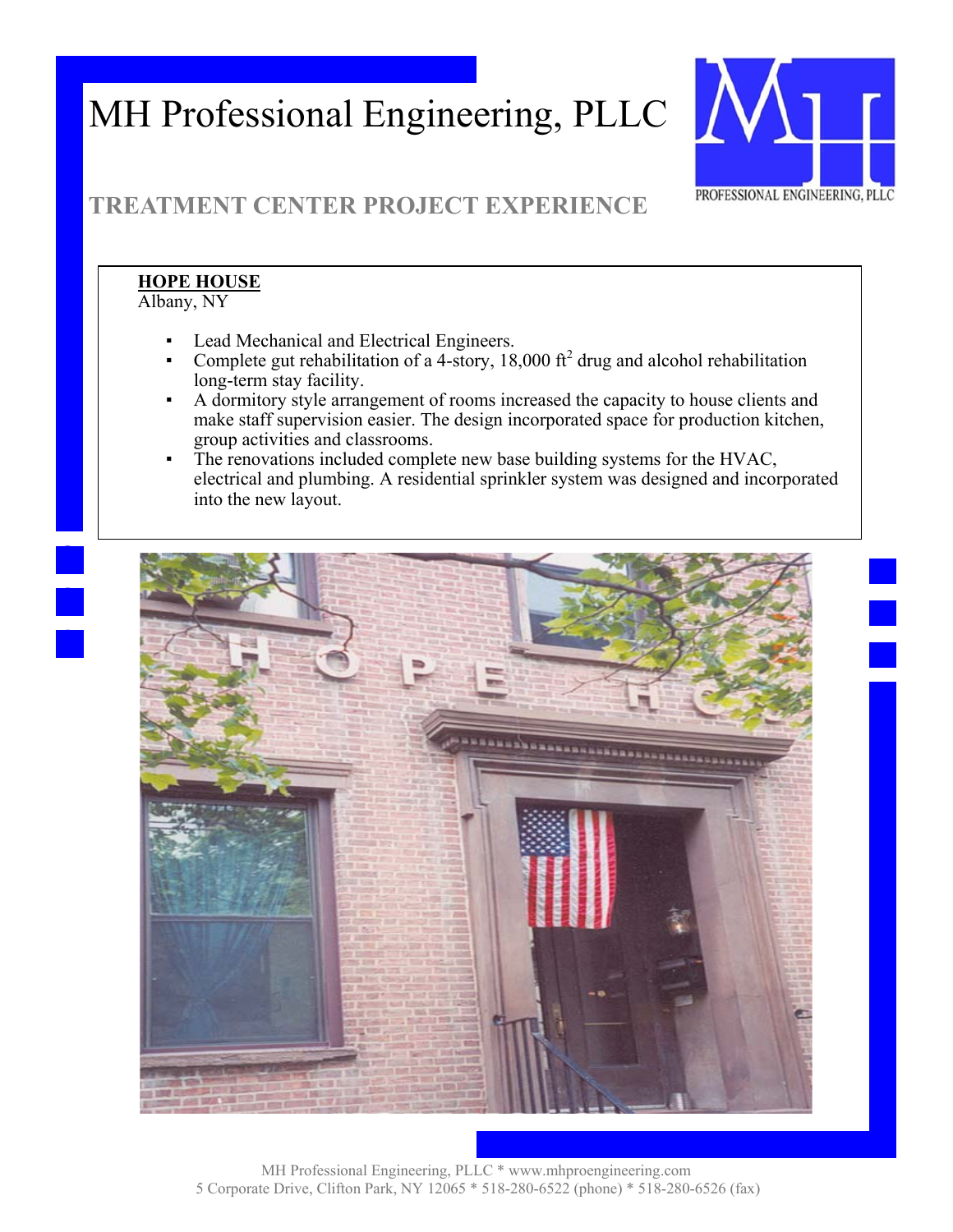

## **TREATMENT CENTER PROJECT EXPERIENCE**

### **EQUINOX YOUTH SHELTER**

Albany, NY

- Lead Mechanical Engineers.
- This building was originally the parish school for St. John's Church and was built in the late 1800s. It was completely gutted and rehabilitated for this project.
- Equinox operates this youth shelter serving runaway, abused, and homeless youth and helping them find safety, shelter, food, and a professional, caring staff to help them through the crisis of homelessness.
- A suite arrangement of rooms increased the capacity to house boys and girls and made staff supervision easier. The design incorporated space for group activities and private areas for crisis intervention.

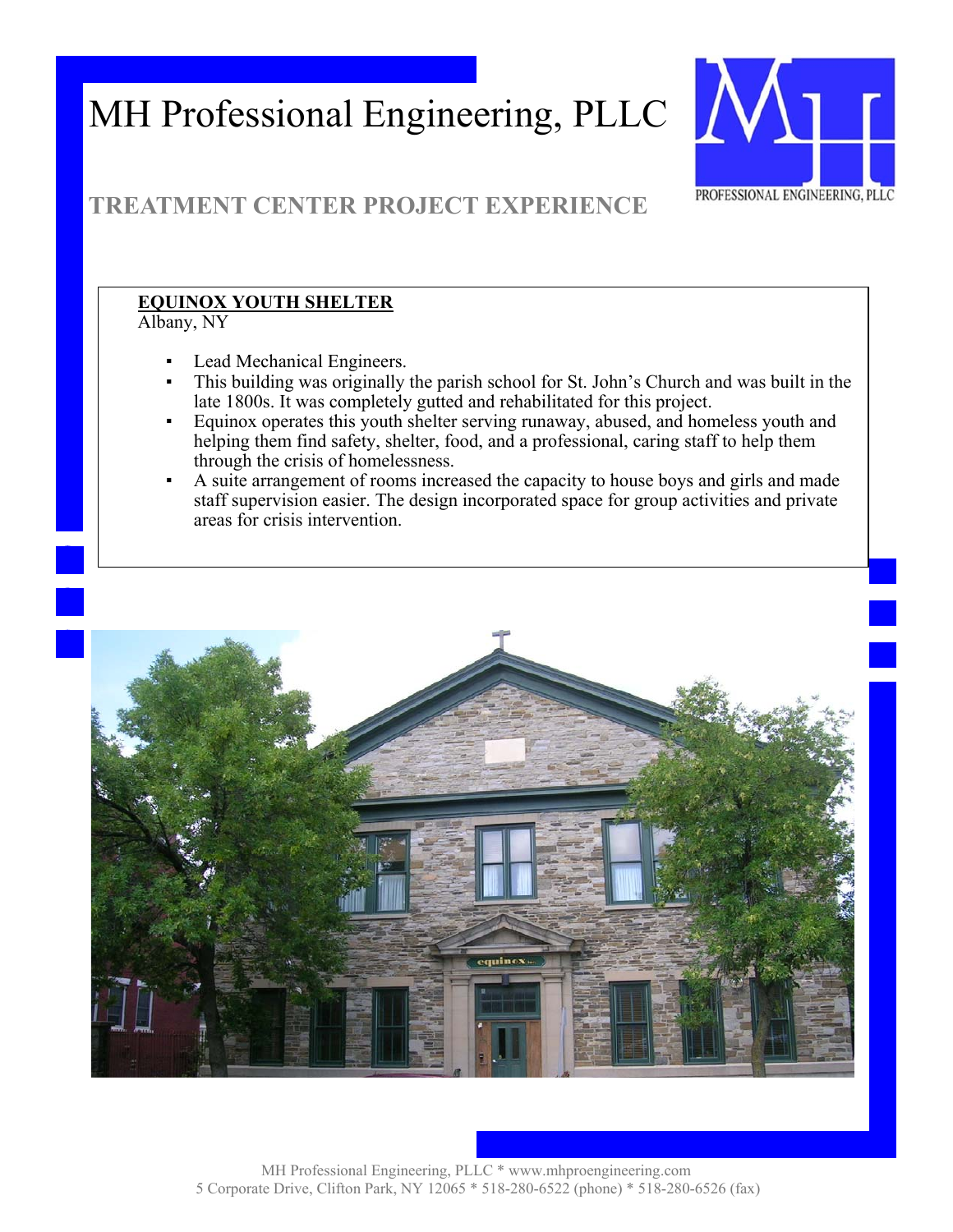

### **TREATMENT CENTER PROJECT EXPERIENCE**

#### **FEASIBILITY STUDIES, NEW YORK STATE OFFICE OF ALCOHOL AND SUB-STANCE ABUSE SERVICES (OASAS)**

- New Choices Recovery Center Feasibility Study, Schenectady, NY
- Hospitality House, 72-Bed Intensive Residential Facility Feasibility Study, 15-25 Warren Street, Albany, NY
- Addiction Care Center of Albany (ACCA) Feasibility Study, 504 Second Ave., Troy, NY
- Addiction Care Center of Albany (ACCA) Feasibility Study, 79 Glenwood Ave., Queensbury, NY
- Hope House, Women's and Children's Residential Facility Feasibility Study, 890 Madison Ave., Albany, NY
- Addiction Care Center of Albany (ACCA) Feasibility Study, 68 Quaker Road, Queensbury, NY
- Peoples Inc. Feasibility Study, 320 Pollys Rock Road, Cairo, NY
- Twin County Recovery Services, 16-Bed Community Residence Feasibility Study, 7186 Rt. 32, Cairo, NY
- Peoples Inc. 20-Bed Detoxification Residence Feasibility Study, Greenport, NY
- Hospitality House, 72-Bed Intensive Residential Facility Feasibility Study, 271 Central Ave., Albany, NY
- Twin County Recovery Services, 24-Bed Women's Treatment Residence, 428 West Main St., Catskill, NY
- Champlain Valley Family Center, Recreation Bldg. Feasibility Study, 516 Norrisville Road, Schuyler Falls, NY
- Transitional Services Association, 20-Bed Rehabilitation Program Feasibility Study, 994 Rt. 67, Ballston Spa, NY

Prepared the mechanical, electrical, plumbing, and fire protection portions of feasibility studies for various operating agencies of the New York State Office of Alcoholism and Substance Abuse Services (OASAS). Studies included new buildings for renovation of existing treatment facilities and for conversion into residential treatment facilities. Sites generally contained residence bedrooms, bathrooms, common spaces, kitchens, staff offices, and medical exam rooms.

As part of the studies, preliminary sizing of systems and preliminary cost estimates were provided. Several projects have recently secured funding and are now beginning design.





Hope House, 890 Madison Ave., Albany Hospitality House, 271 Central Ave., Albany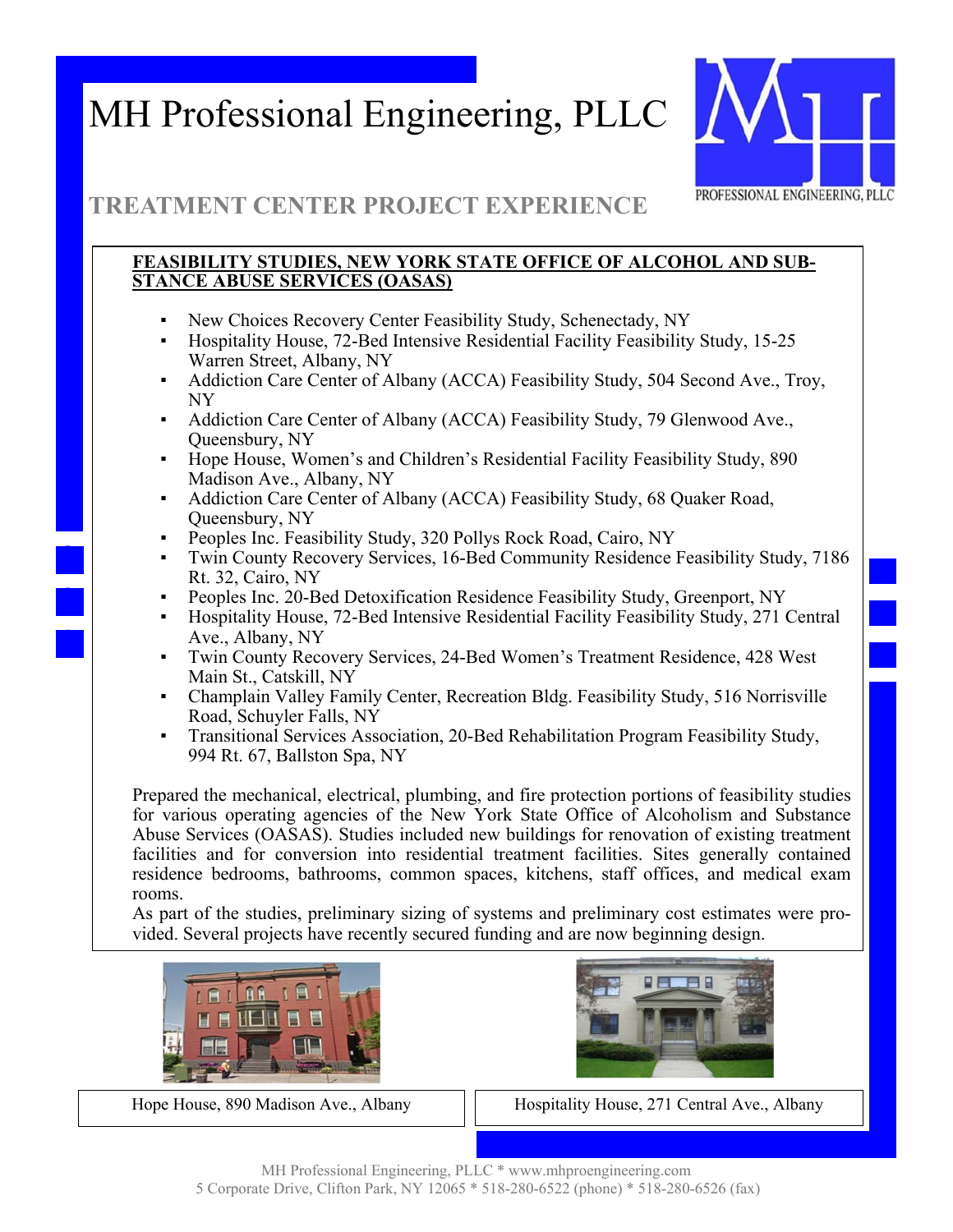

## **TREATMENT CENTER PROJECT EXPERIENCE**

### **TWIN COUNTY RECOVERY SERVICES**

Hudson, NY

- Lead Mechanical, Electrical, Plumbing, and Fire Protection Engineers for Twin County Recovery Services, Inc., a nonprofit corporation that provides services to alcohol and substance abusers to enhance their drug-free living skills.
- Provided design services for renovation of the structure as well as the consolidation of both clinical and office spaces.
- Existing building systems were completely gutted and new, energy-efficient lighting, heating, and air conditioning systems were installed.
- The existing fire sprinkler system was completely replaced to match the new building occupancy and space layouts.

### **RENOVATION OF "DAY HAB" AREA, 50 PINE STREET**

Hudson Falls, NY

- Lead Mechanical, Electrical, and Plumbing Engineers.
- **•** Approximately 50% of this existing  $+/- 8,000$  ft<sup>2</sup> single-story day rehabilitation center was a gut rehab while the remaining 50% remained occupied.
- Renovated areas included offices, conference room, exercise room, therapy room, kitchen and large general use area.
- Designed new rooftop ventilation/air conditioning/heating system, kitchen hood exhaust and general exhaust.
- Modified the building's sanitary drainage and venting piping in renovated areas.
- Provided modifications to the building's potable water piping for renovated areas, including adding a recirculation system and modified natural gas piping to serve new loads.
- Provided modifications to electric power distribution for mechanical equipment, general receptacle power, and specialty equipment power feeds.
- Designed power, switching and wiring to indoor/outdoor lighting, associated controls, egress lighting, and exit signs for renovated areas.
- Provided fire alarm system modifications for additional horn strobe, pull station and initiating device with the appropriate interlocks to mechanical equipment and security system for building egress code compliance.
- Designed raceway/conduit to accommodate security, telephone and data wiring.